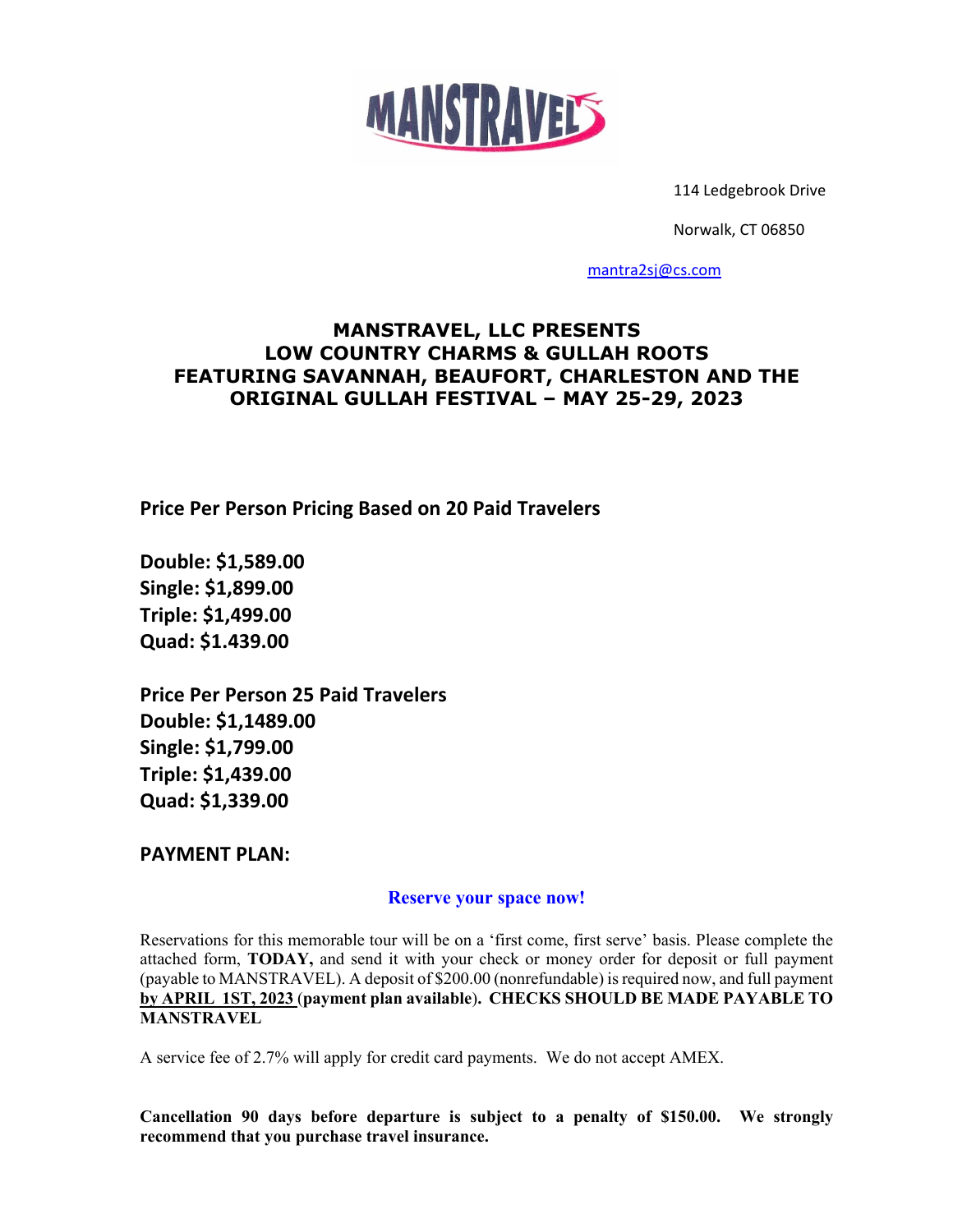# **Mail payments to: MANSTRAVEL, 114 LEDGEBROOK DRIVE, NORWALK, CT. 06854. Contact Eugenia Chinsman at 203-852-4300 or [mantra2sj@cs.com](mailto:mantra2sj@cs.com)  Cut here-----------------------------------------------------------------------------Cut here TOUR REGISTRATION FORM NAME ADDRRESS\_\_\_\_\_\_\_\_\_\_\_\_\_\_\_\_\_\_\_\_\_\_\_\_\_\_\_\_\_\_\_\_\_\_\_\_\_\_\_\_\_\_APT#\_\_\_\_\_\_\_\_\_\_\_\_\_\_\_ CITY\_\_\_\_\_\_\_\_\_\_\_\_\_\_\_\_\_\_\_\_\_\_\_\_ STATE\_\_\_\_\_\_\_\_\_\_\_ ZIP CODE\_\_\_\_\_\_\_\_\_\_\_\_\_\_\_\_ E-MAIL\_\_\_\_\_\_\_\_\_\_\_\_\_\_\_\_\_\_\_\_\_\_\_\_\_\_\_\_\_\_\_PHONE # \_\_\_\_\_\_\_\_\_\_\_\_\_\_\_\_\_\_\_\_\_\_\_\_\_ ROOM PREFERENCE: SINGLE / DOUBLE/TRIPLE/QUAD Name of Roommate if applicable: \_\_\_\_\_\_\_\_\_\_\_\_\_\_\_\_\_\_\_\_\_\_\_\_\_\_\_\_\_\_\_\_\_\_\_\_\_\_\_\_\_\_\_ \*\*FINALLY, SINCE THIS FESTIVAL IS ALWAYS ON MEMORIAL WEEKEND. IF YOU ARE FLYING IN, IT IS IMPORTANT YOU GET YOUR TICKETS EARLY TO AVOID PAYING THE HIGH SEASON RATES. PLEASE NOTE THAT DEPOSITS ARE NON-REFUNDABLE.**

**THIS IS A VERY POPULAR EVENT AND IT IS NORMALLY SOLD OUT**.